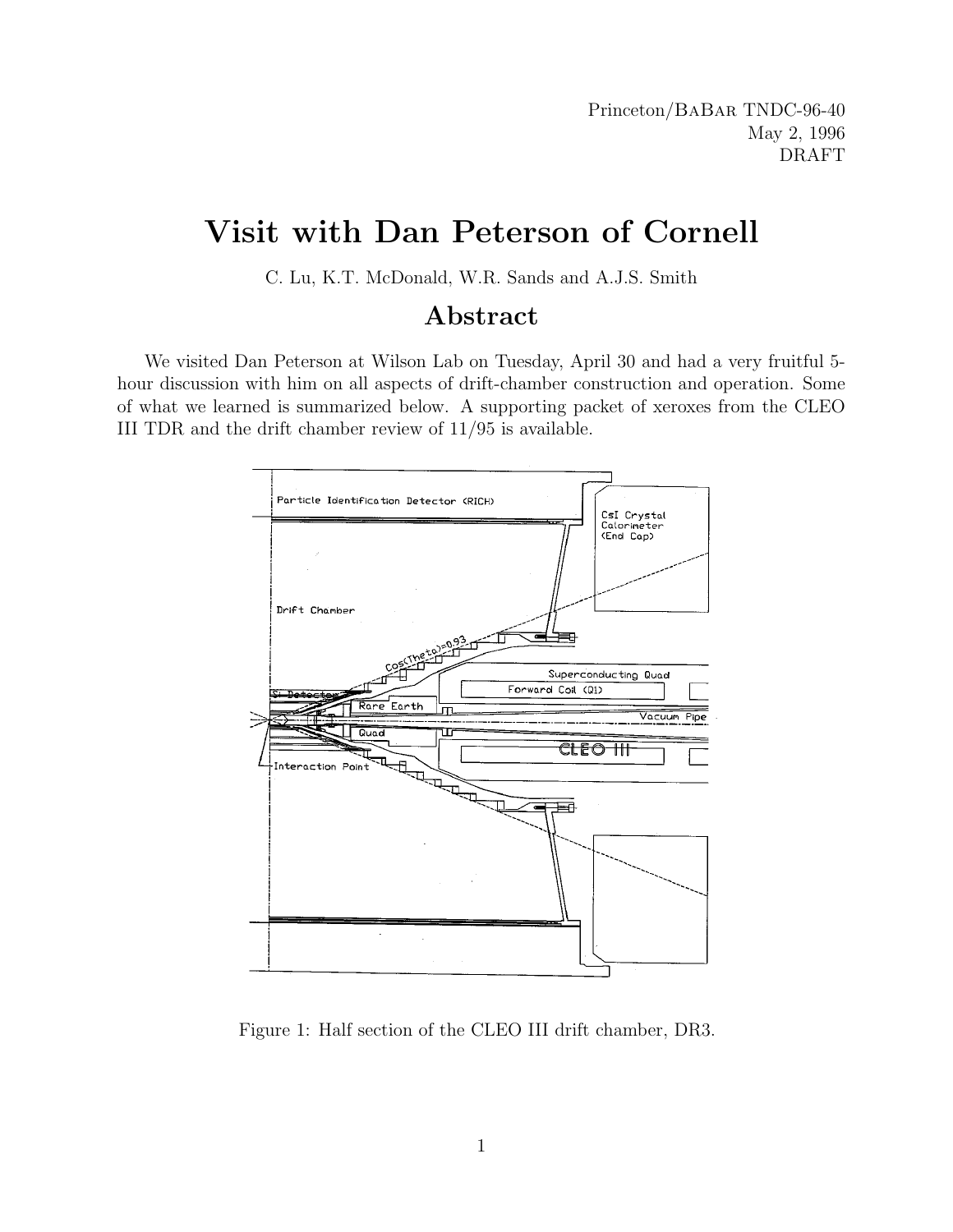# 1 Endplates

While the drift chambers of CLEO I and II, so-called DR1 and DR2, were simple rightcircular cylinders, the CLEO III chamber, called DR3, has a complex form, shown in Fig. 1. The outer 31 wire layers are strung from conical endplates hogged out of a  $6.5''$ -thick block of 6061-T561 aluminum. The remaining thickness at the wires is  $0.6$ . In detail, the cone consists of a series of ledges, one per layer. The inner 16 layers are strung off a series of rings that form a cone around the machine quadrupoles.

The conical endplate is stiffened with rather massive rings hogged out of the Al blank, as well as a very heavy stainless steel ring at the inner radius. The resulting endplate deflection will be 1 mm with the load supported only at the outer radius.

# 2 Drilling

Some 20 vendors were contacted. Alliance of Rochester, NY who drilled DR1 and DR2 are no longer in business. Another Rochester firm, Precise, appeared capable of the job but did not want it. The two final contenders were Brenner, of Croyden, PA (40 minutes from Princeton) and a firm in Manchester, England who drilled the ZEUS chamber.

A drilling sample of 900 holes on a  $12'' \times 12''$  Al plate was obtained from both vendors to assess hole-placement accuracy. Brenner delivered all 900 holes with less than 0.002" between specified and achieved hole centers. The Manchester plate had a bimodal distribution in hole error with one lobe centered at about  $0.004''$  offset. Brenner broke one bit during the 900-hole test.

While the Manchester bid was slightly lower in dollars Brenner was chosen, in part because of a more plausible program for stress relieving, because of their greater interest in the job, and because of their relative proximity. Job cost, including endplates and all rings and collars of the inner cones: \$800k. Time elapsed during the vendor evaluation: 1 year. Award date: Sept. 1995. Anticipated delivery date: Nov. 1996-Feb. 1997.

Apparently it will be hard to get a U.S. vendor to bid on an accuracy of hole placement better than  $0.003''$  maximum offset between desired and achieved hole centers.

Brenner has a Browne & Sharpe 2305 CMM that can accommodate parts up to about  $55<sup>0</sup>$  (?); this is not quite large enough to measure the DR3 plates in a single pass. The contract is for measurement only of the sense wire holes.

The endplates are being hogged out on the same large Mitsubishi horizontal boring mill that will do the drilling. The drilling will be done in quarters. The drilling will be done in a 'snake' pattern within superlayers to maximize local hole placement accuracy. Drilling is performed from the inside surface to the outside.

Brenner's drilling technique uses a 3-flute twist drill at ∼ 5000 rpm without pecking or reaming. However, a spot drill is used first to start the hole, and to prepare a chamfered edge to the hole to minimize electric fields in the feedthrough bushings. Drill cooling is via a spray mister.

For comparison, both DR1 and DR2 endplates were made using gun drilling. The two DR2 plates were drilled together, inner faces touching. A relatively large number of drill bits broke off (Peterson recalls 100), requiring the hole to be drilled out and an insert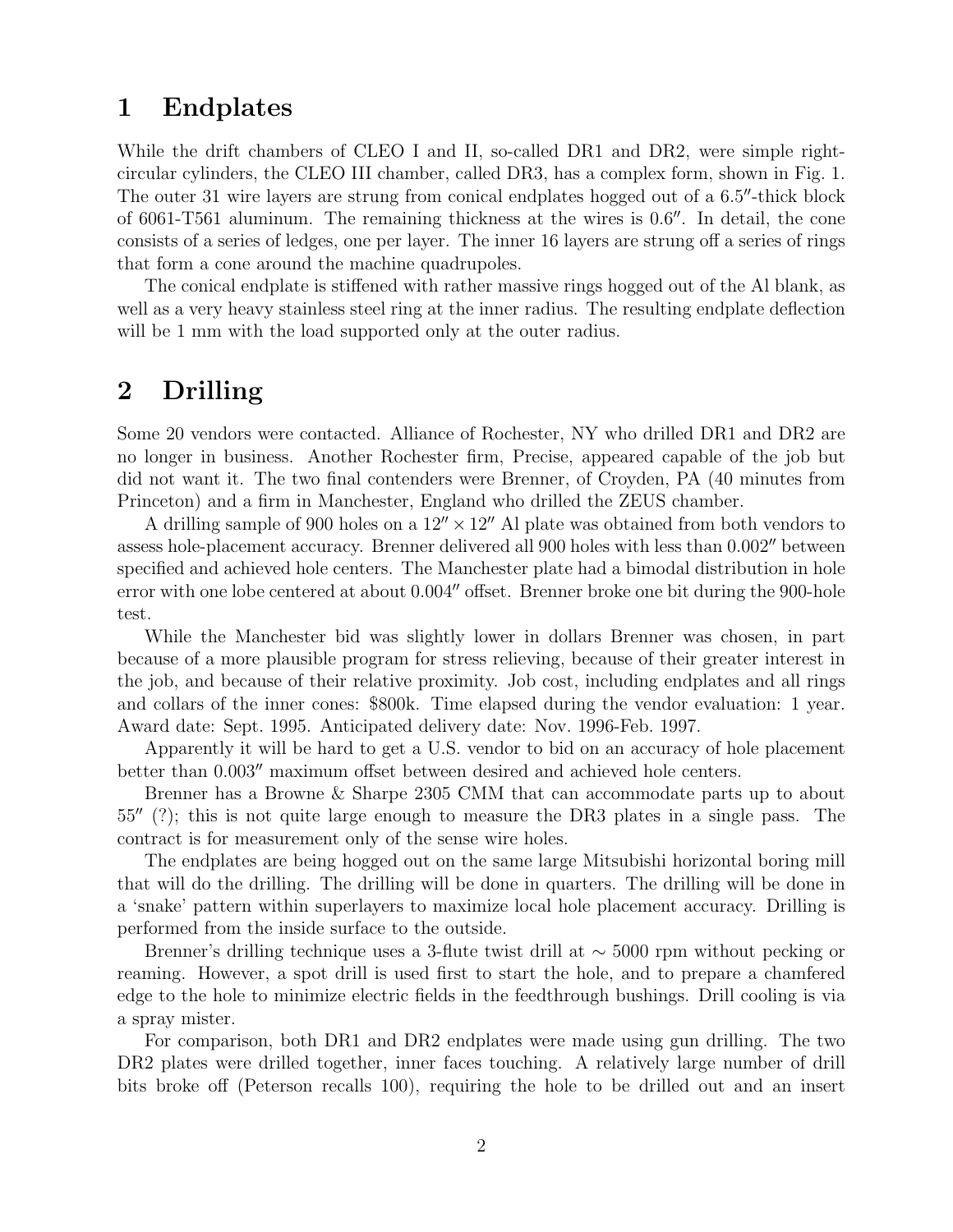used. Apparently there is little long-term problem with these inserts, but broken drills cause schedule delays. The contract should include statements about procedures in case of broken bits. Peterson does not like Locktite to be used to fix inserts.

The drill coolant should be chlorine free, and tested for compatibility in a small drift chamber.

#### 3 Outer and Inner Cylinders

The outer cylinder is made in 8 panels consisting of  $1/32$ <sup>n</sup> Al skins around  $3/16$ <sup>n</sup> of polyethylene honeycomb. Two such panels supported test loads of 35,000 lbs before failure.

The joint between the endplates and the panels is a simple butt joint against a step in the endplate. Every four inches a 10-32 screw holds the cylinder to the plate. The gas seal is made with tape! This construction is also used for DR2, which has been holding a 60/40 He/propane gas mixture for the past six months without incident. The outer panels of DR2 were removed during a long shutdown in 1988 to facilitate wire repairs.

The DR3 wire pattern leaves out some field wires on the inner- and outermost layers. Clearing foils must therefore be inserted just inside the inner and outer cylinders.

The DR3 inner cylinder is not load bearing. It is made from  $0.1$ <sup>"</sup> Rohacell with  $0.001$ " Al foil skins for a total thickness of 0.15%  $X_0$ .

#### 4 Feedthroughs

The DR3 feedthrough has 3 parts: a Vectra (?) plastic bushing with a collar, a copper tube, and a fine Al crimp pin with  $0.006$ " inner diameter. The electronics couples to the copper tube, not the Al pin.

The was a lot of trouble in DR2 with electrostatic breakdowns of the Ultem bushings used there; 200 failed over 10 years. The trouble was localized to the outer edge of the hole (which may have not been deburred well enough) and in the region of the tip of the crimp pin which was halfway between faces of the endplate.

The Vectra plastic is supposed to be better than Ultem against breakdowns (ZEUS). The edges of the feedthrough holes in the endplate will be chamfered (one face during machining, and the other by hand later). The new crimp pins extend 1 mm beyond the inner face of the chamber to lower the field between the pin and the endplate.

The feedthrough-hole-diameter tolerance is  $-0/+0.001''$ .

DR2 also has a large number of broken wires, essentially all the the crimps. It was determined long ago that copper crimp pins are too agressive mechanically for Al wire. Even with the Al crimp pins, the crimp must squeeze the wire symmetrically to minimize damage that can lead to breakage. Micrographs of sawed-off crimps dramatically showed large deformations of the crimp pin, and it's easy to imagine this as a source of trouble.

Because the crimp-pin inner diameter is much larger than the sense wire, there remains an ambiguity as to where the wire is located. Peterson prefers that the wires end up systematically along one side of the crimp pin, which might be achieved by a slight bend in the crimped end of the pin. (Perhaps more study required here.)